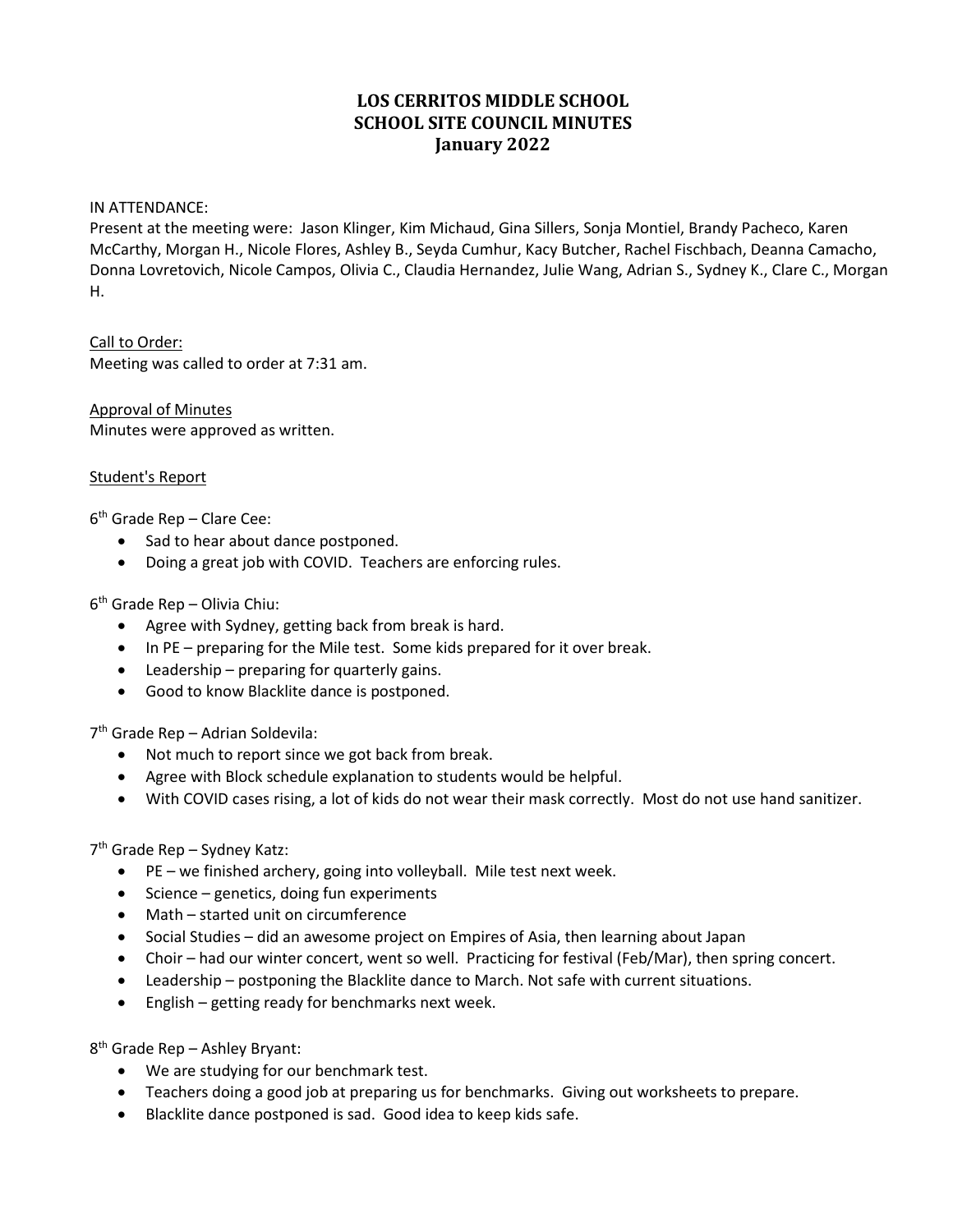8th Grade Rep – Morgan Humphrey:

- Winter break was great. Got more organized during break.
- Teachers are assigning a lot of work and projects, getting ready for tests.
- Teachers giving clear directions on assignments and what's expected.
- Giving us a week for a project or to study.
- On Monday, one of my subs didn't have access to new protocols and rules regarding Covid. We didn't get to hear about new protocols. Klinger – it was just a refresher of the rules.
- One class we had a sub and she did not wear her mask for most of class. Not the best role model.
- Students are doing better with the mask situation.
- When block schedule comes up, most students won't know what that means. Good idea to have someone tell students about block schedule.
- Construction is going well and making progress.

## Counselor's Report – Karen McCarthy:

- Starting Coffee with Counselors next one is Jan. 27, 12:30 1:15. On Zoom. Will post on counseling website and send out in Leopard Letter.
	- o Going over academic planning. Math flow chart, high school planning.
- Gearing up for registration. Elementary visits to all feeder school.
	- o Our kids will register in March. Doing it online. Have teachers at our site to show a video on how to register.
- Still involved with social/emotional lessons. Before break we covered positive self-talk, will be working on positive affirmations, goal setting and action plans today. Coming up focusing more on action plans and how to set goals.
- Still seeing some select students regularly for social emotional support. Always available for drop-ins.

## DAC Report – Cindy Mayling:

• Not Present.

## SEDAC Report – Deanna:

• Nothing to report – have not received notes from last meeting.

## GATE Report – Julie Wang:

- Information from the December GATE-DAC meeting
	- $\circ$  A history of the GATE program in CVUSD was provided at the GATE DAC meeting. I emailed a summary of this to all LC GATE families who opted in for LCMS GATE communications.
	- $\circ$  Thousand Oaks Arts has a grant program (AccessArts) that is currently only open to elementary schools. If there is interest at the middle school level, reach out to TO Arts to provide justification and rationale for the need for arts funding.
	- $\circ$  Initial rounds of GATE screening are complete. Families will receive notifications from the district in mid-January 2022.
- LCMS-specific updates
	- $\circ$  Mrs. Blazer hosted a lunchtime Escape Room activity in December, which the students enjoyed.
	- $\circ$  We are working on scheduling an engineering lunchtime activity in February, to be led by the WHS Girls in STEM club.

## ELAC/DELAC Report – Claudia:

• Nothing new to report.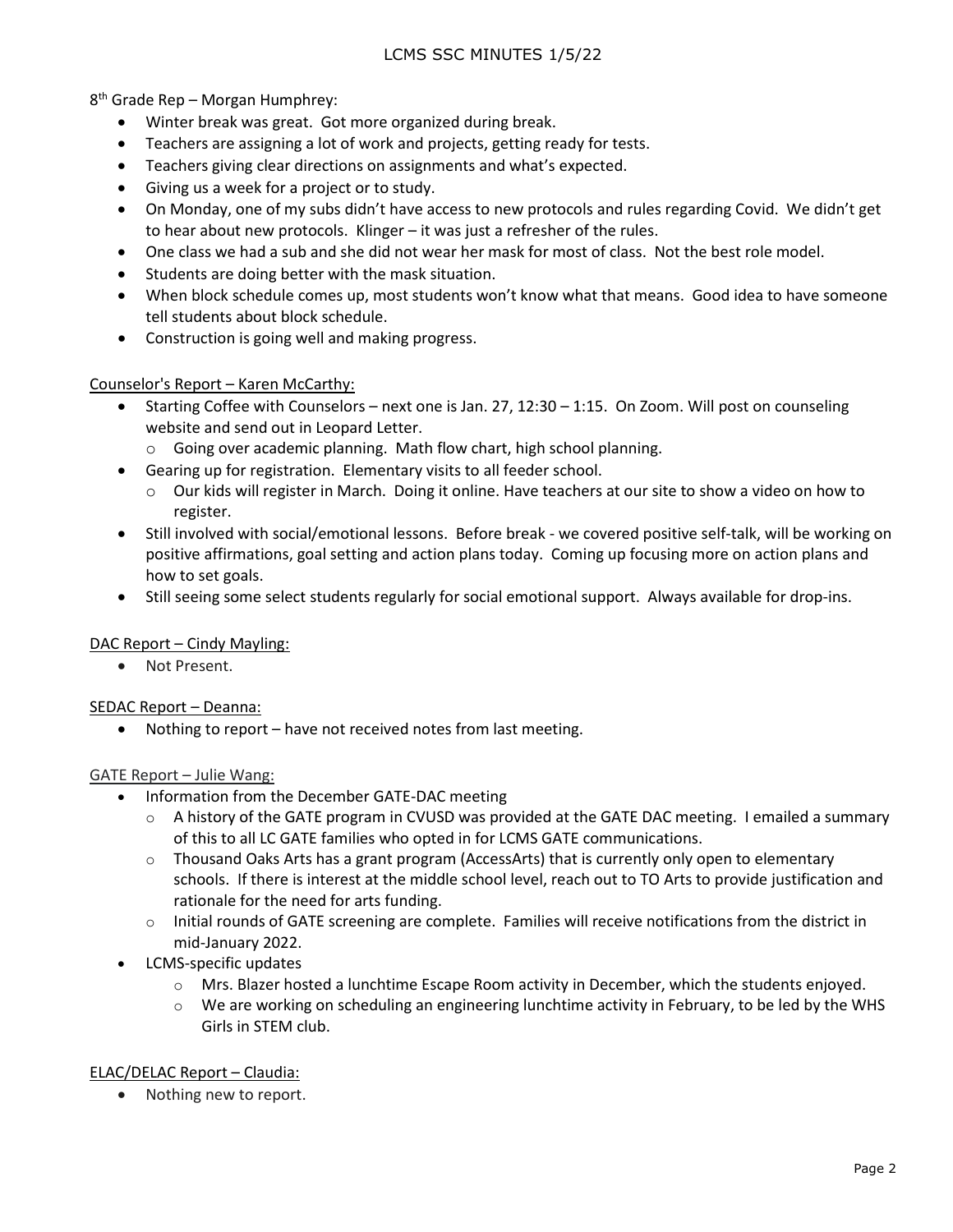PSTA Report – Deanna:

- Just had GA meeting we are getting started on Nomination committee to get board put together for the next GA meeting for new elections. If anybody is interested in joining the board for next year, send their application and position interested in to Donna or myself.
- Go to website for forms (lcmsptsa.org) PTSA Awards: Founders Day, the HSA Awards, people that are recognized for an award. Can fill out forms and turn in to office anytime up to February 28<sup>th</sup>. Description for each award is found on website as well.

Boys & Girls Club Report – Nikki McNeil:

• Not present.

Teacher Reports:

• Fischbach – loved seeing kids after break. Students are wearing mask and are ready to get back.

Principal's Report – Jason Klinger:

- End of Semester ends next Thursday, 1/13. Teachers are pushing for final grades. First time on Semesters in 14-15 years in MS. This will count as permanent transcript grades.
- Final block schedule next week Wed (1-3-5) and Thur (2-4-6). Communication will go out to families. Will post on canvas as well
- Elective Wheels will switch teachers at semester.
- Mrs. Pacheco is working on state testing. Was absent for past 2 years. Will be back this year during Block schedule. We haven't seen student progress in 2 years. Testing in Math and English classes. 8<sup>th</sup> graders will also do a Science test.
- $\bullet$  8<sup>th</sup> grade families HS counselors will come on campus and speak to students and do presentations in SS classes. Do an overview of classes and registration. Then in evening – actual HS counselors will do a parent presentation, answer parent questions. Probably done virtually on Zoom.
	- o Following week, counselors come back, do online registration, and input student courses.
- Construction continues to progress. Was supposed to be done painting but because of rain its delayed. Need four more days to finish painting. There will be an awning going up. A big steel problem, so not sure when they will be done.
- Midst of COVID surge. Hopefully parents receive info from district. CDC changed quarantine time, but CA state public health has not accepted it yet.
	- o Seeing a lot of positive cases from over break both staff and students.
	- o We have staff out and a sub shortage. 30 subs positions not filled. Admins are in classrooms.
	- o Start spraying classrooms again at night.
	- o Testing sites have been hard. Hopefully they will open up testing sites at High Schools.

Questions –

- Deanna How do you address students who do not wear masks correctly?
- Klinger will continue to announce and remind students to wear masks above nose. Students don't need to wear mask outside, but most are.
- Julie choir classes are meeting outside without masks Can you give kids an option to wear a mask? Sydney said Hague wants kids to not wear masks but kids are welcome to keep it on. Jason will talk to Hague to allow  $6<sup>th</sup>$  graders to wear masks.

Old Business No old business